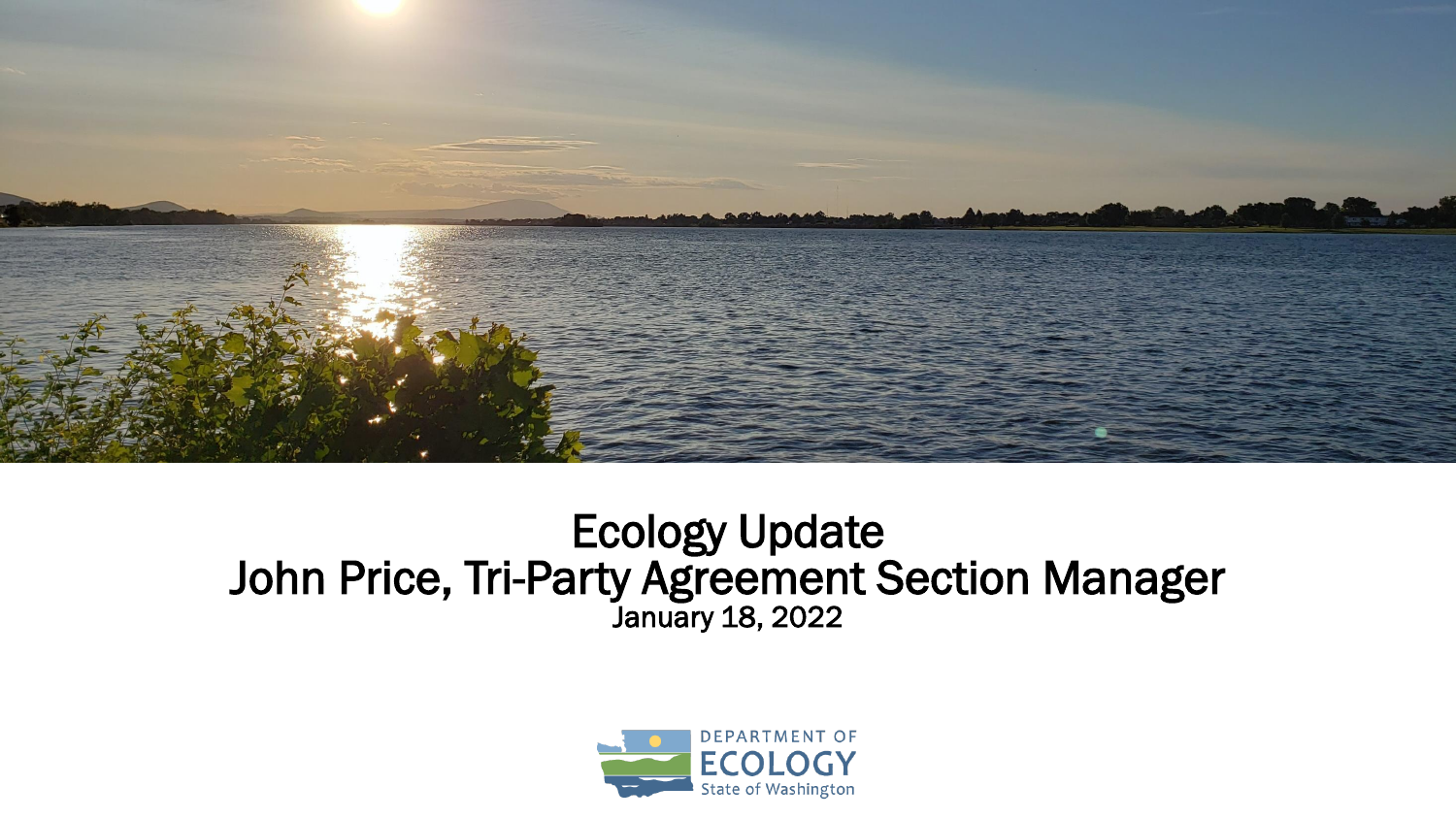

# **Outline**

- Holistic negotiations
- •Office of River Protection perspective
- •Richland Operations perspective
- •TPA Five Year Review
- •Hanford budget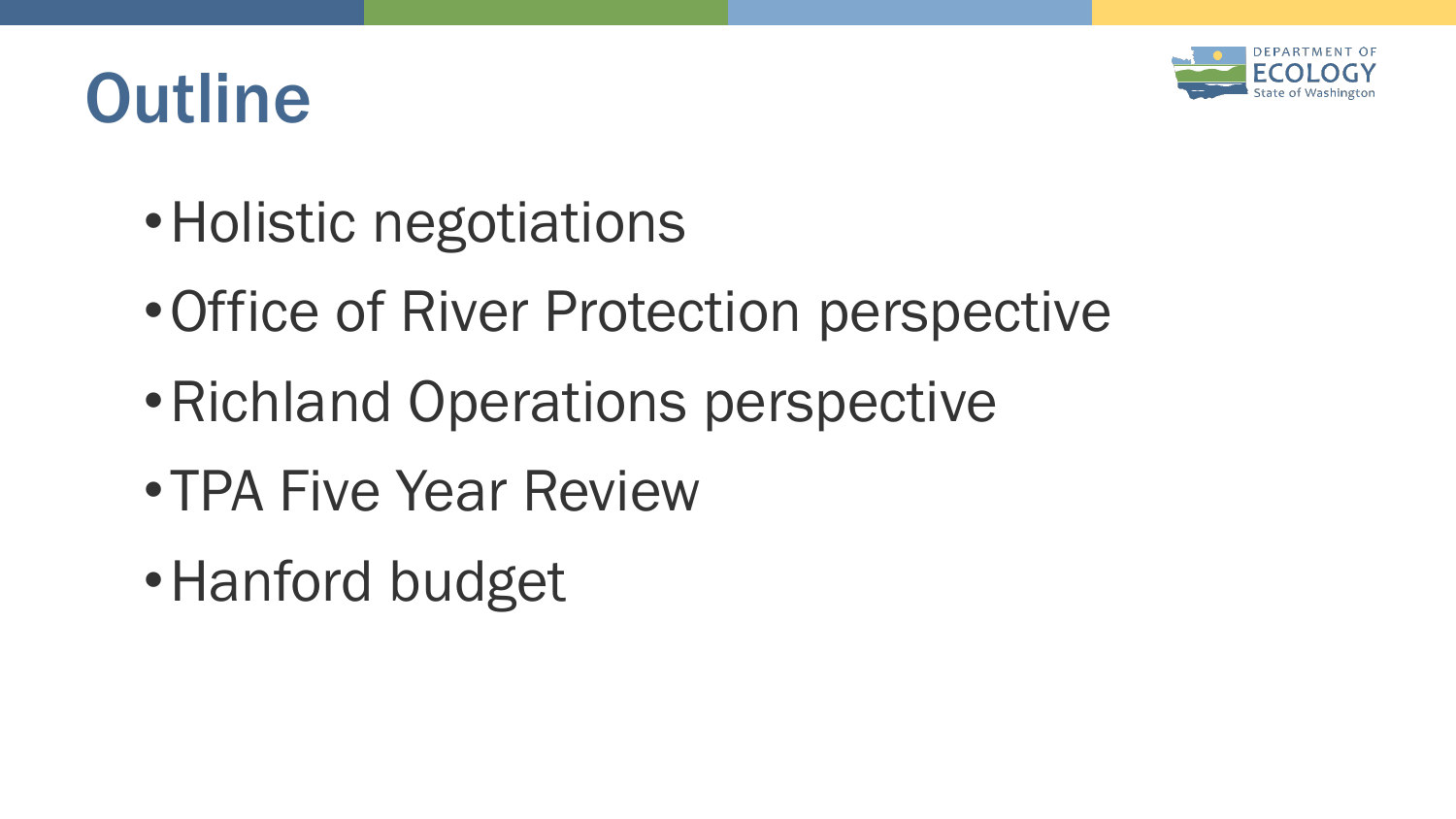

# Holistic negotiations

- Ecology Director Maia Bellon proposed holistic negotiation of tank waste retrieval, treatment – May 2019 <https://pdw.hanford.gov/document/AR-02484>
- Sessions are being facilitated by mediators from the Federal Mediation and Conciliation Service
- EPA is participating in the sessions in addition to USDOE, US Department of Justice, Ecology, and the Washington Attorney General Office
- Per a mediation agreement, the parties will not discuss status or progress during the negotiations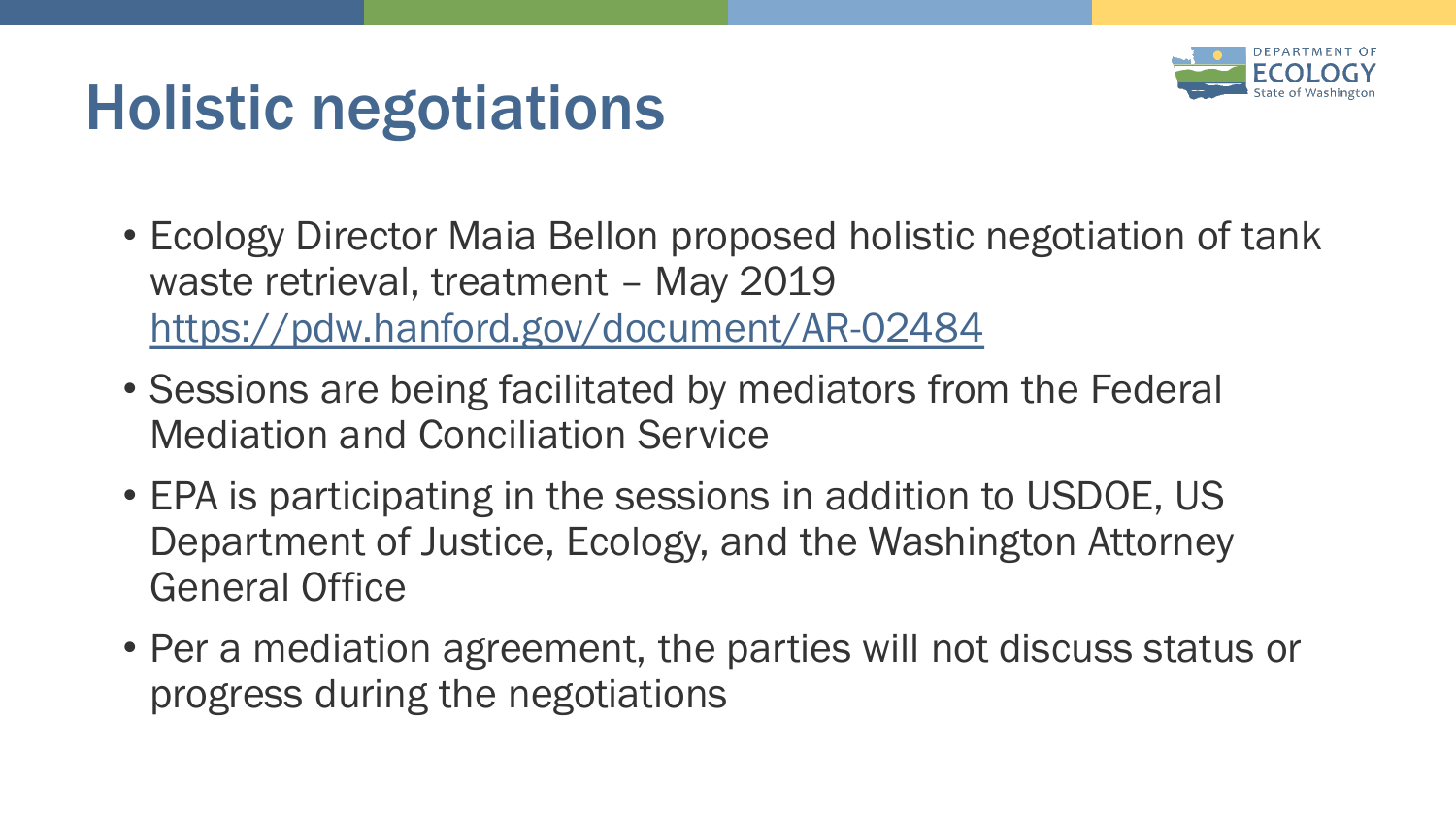### Holistic Negotiations 2019 State Proposal\*



Key points in state proposal:

(a) complete existing milestones to retrieve Single Shell Tanks (SSTs) in A/AX tank farm, start up Direct Feed Low Activity Waste, and install impermeable barriers over remaining tank farms

(b) Design and permit compliant storage tanks that will support continued SST retrievals without any significant breaks in schedule

"We understand there are funding constraints that will impact all of the above, in addition to space constraints in the DSTs that impact these goals."

\*Director Bellon's letter cited on previous slide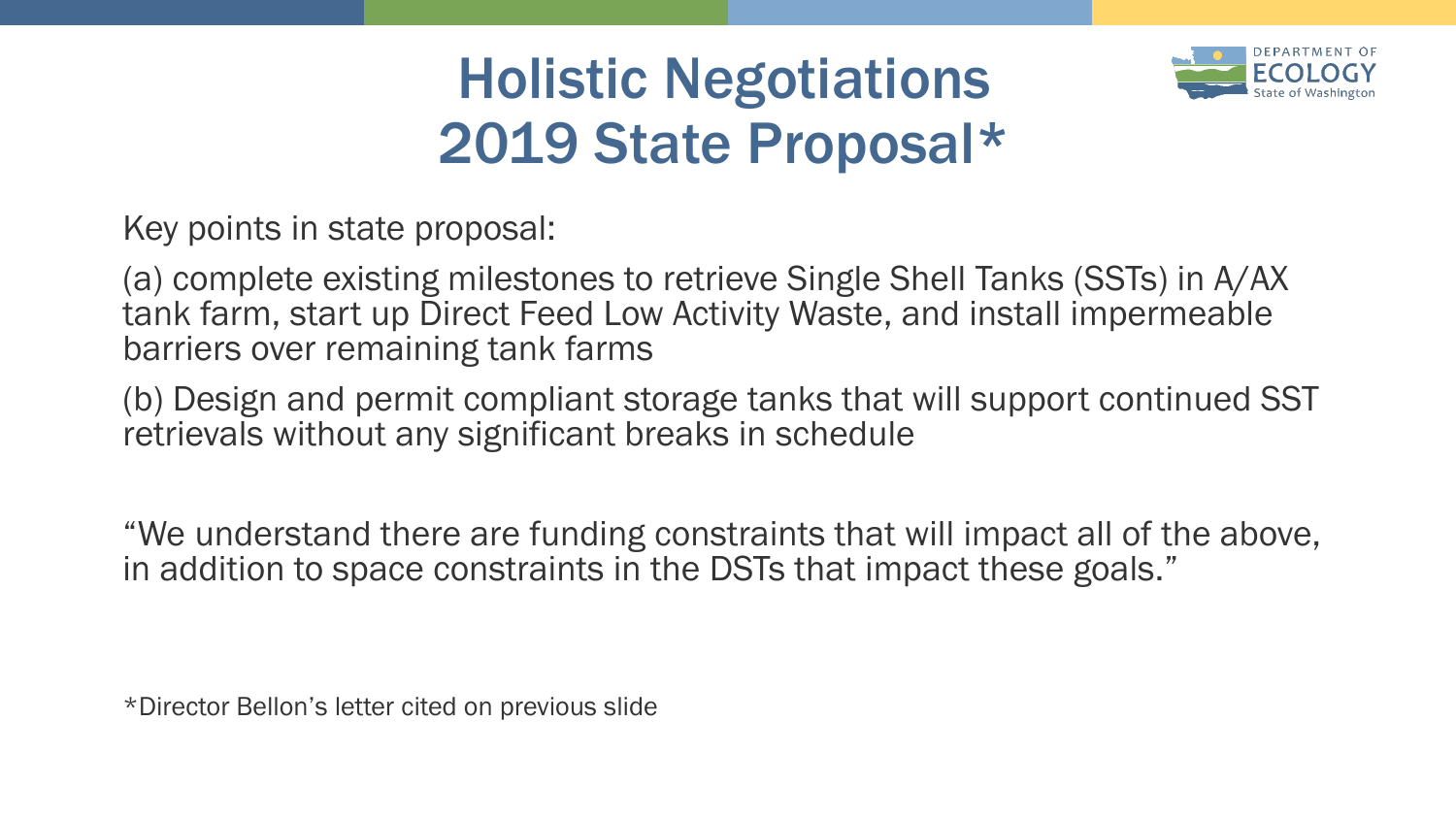# Holistic Negotiations – what's next?

- January 2022 we are closer to the end than to the May 2019 beginning
- For the 2009 joint changes to the Tri-Party Agreement (TPA) and the new Consent Decree, there was robust public participation
	- Regional public meetings were held
	- ̶ Public comment was held on the TPA changes
	- ̶ The Consent Decree was explained (but was already "entered" and not subject to change)
- Ecology anticipates similar public participation if the parties now reach a tentative agreement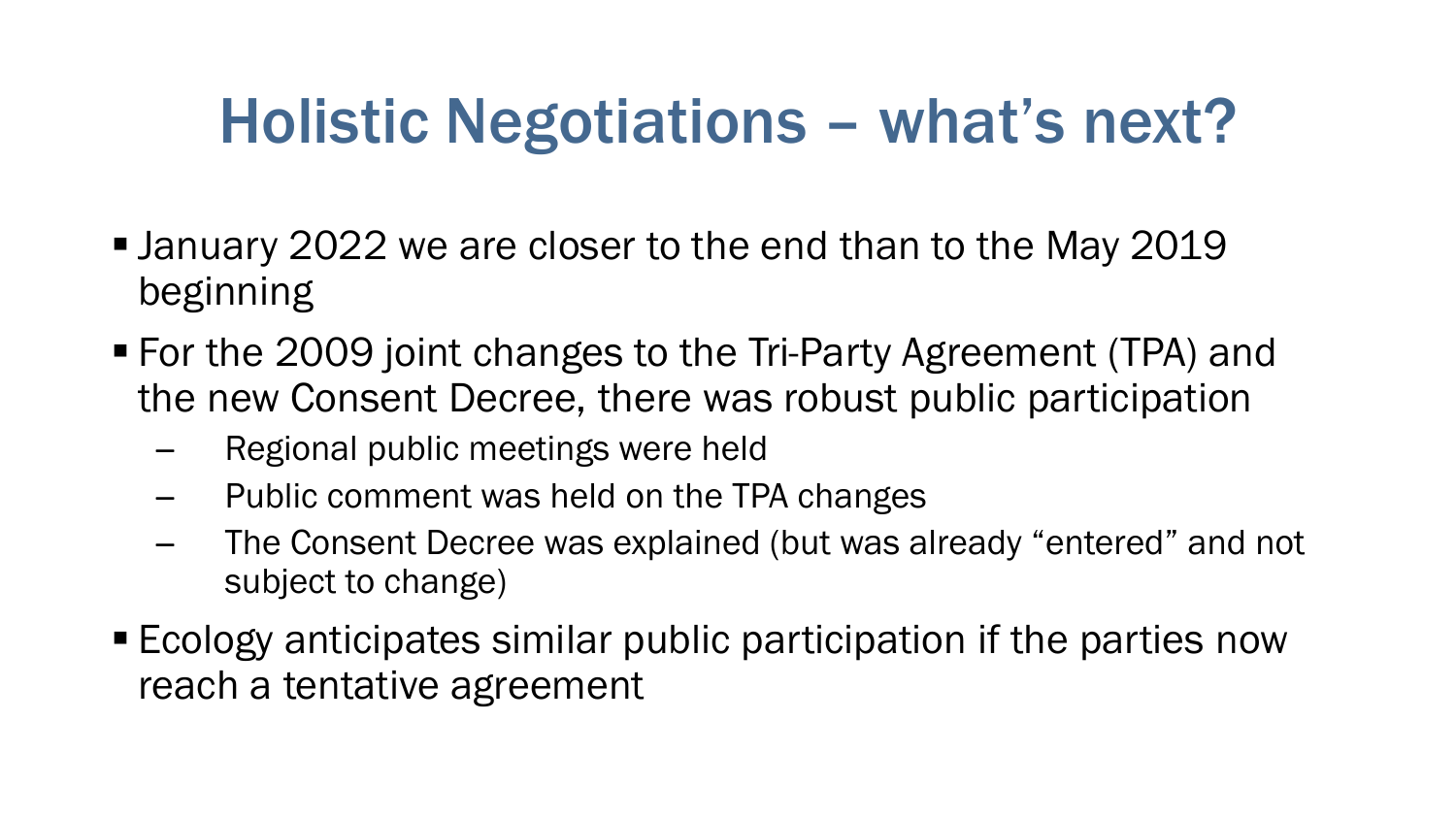

### Office of River Protection – Ecology perspective

- Continued retrievals of SSTs in A/AX area is great!
- New leaks appear in SSTs (e.g., B-109 and T-111)
	- B Complex and T Complex are physically isolated from compliant Double Shell Tanks, with no near-term approach to empty the tanks (the regulatory requirement for leaking tanks)
- Soil (i.e., "vadose zone") contaminated by past or future leaks currently has no identified technology to clean up the soil
	- DOE-Richland Office is responsible for testing technologies
	- We may see a technologies report in 4 years
	- Viable technologies could be studied for implementation (+4 years)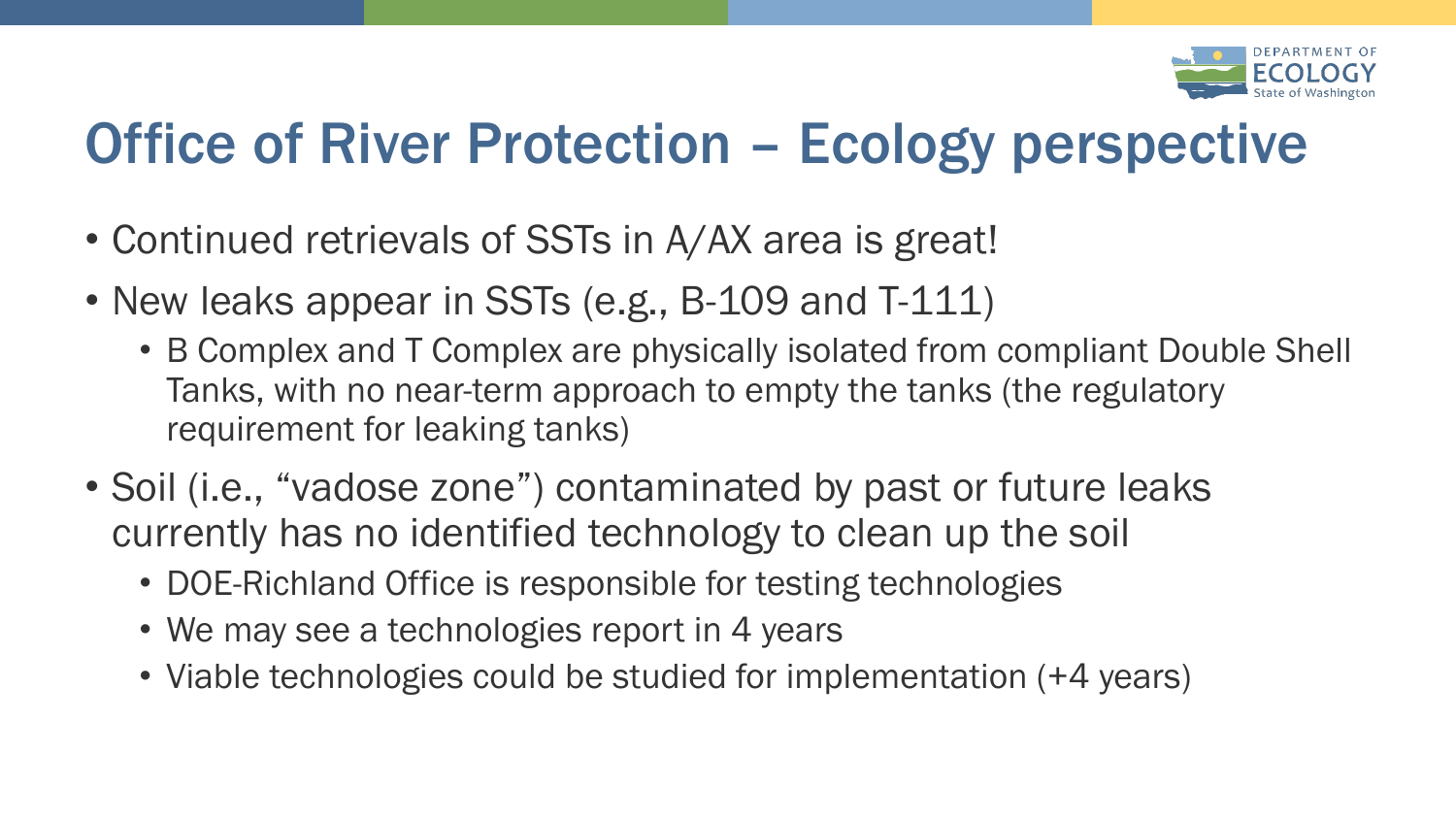

### Leaking Tanks T-111 and B-109

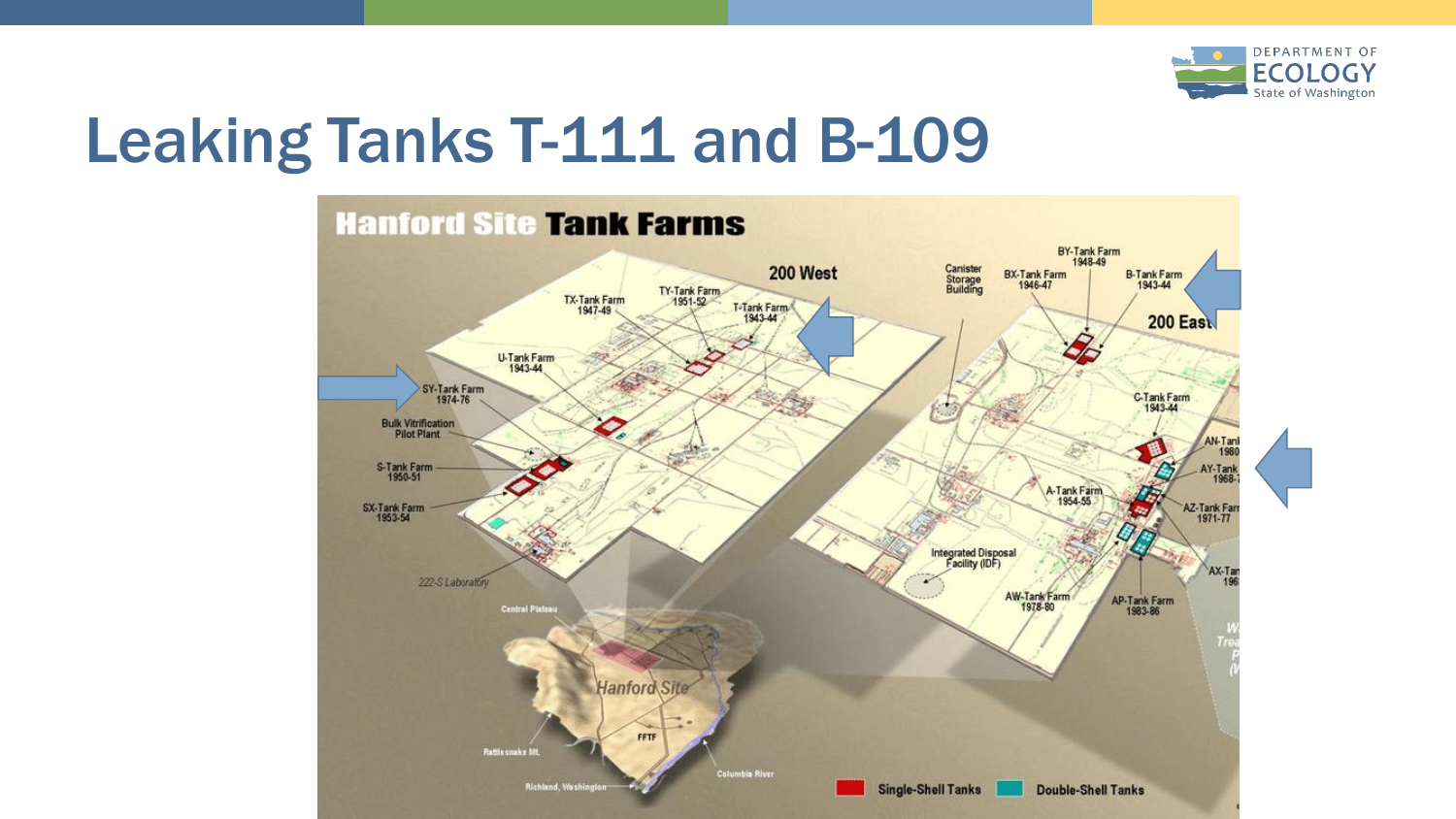

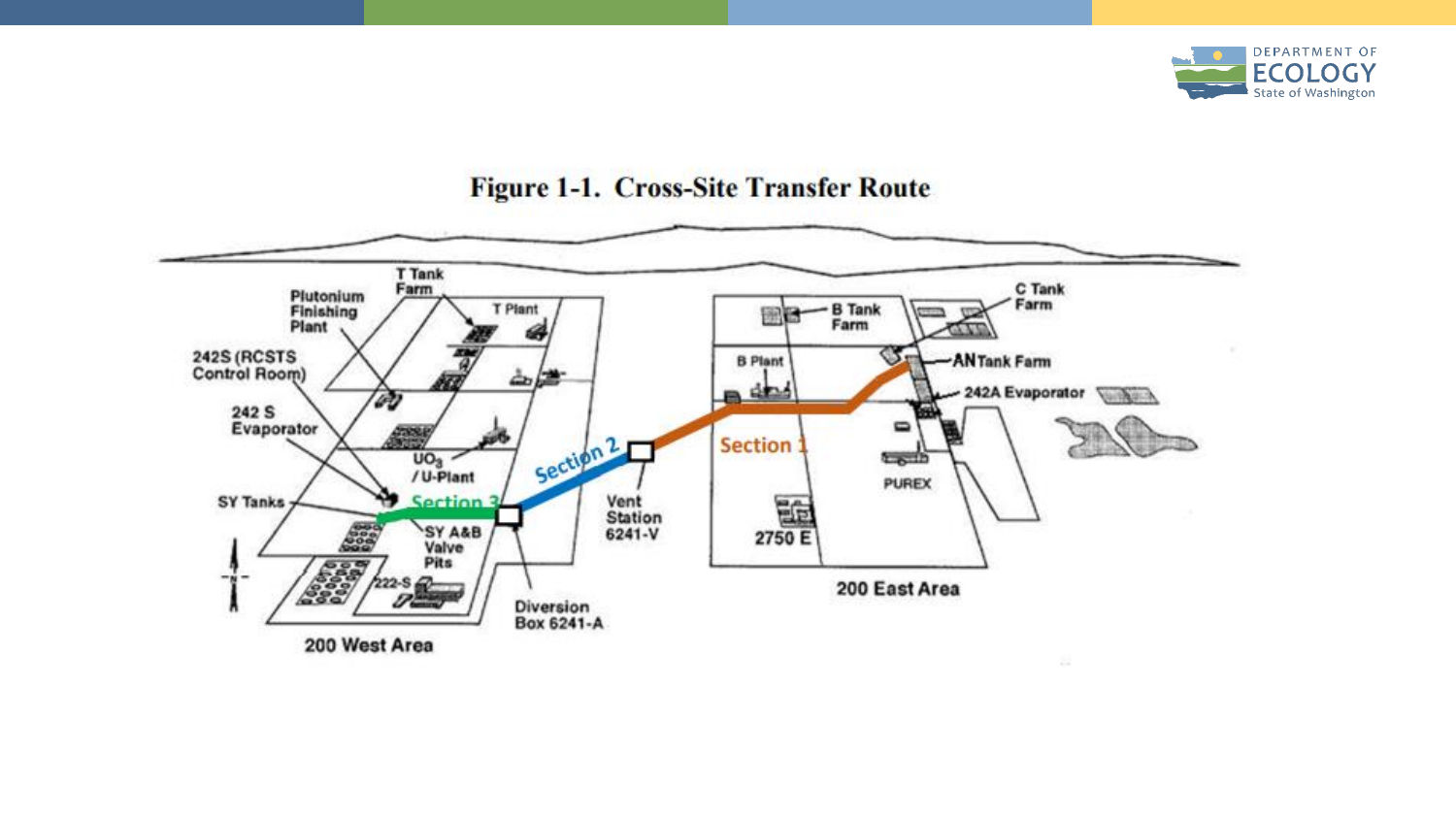

# Perspective (continued)

- Concrete spalling (break off in fragments) in the domes of SSTs
	- Monitoring watches the problem but doesn't fix it
	- Emptying tanks then closing them is a solution but would use up precious Double Shell Tank (DST) space in West Area (3 DSTs)
	- Spalling is in West Area; currently no way to transfer retrieved sludge to East Area DSTs

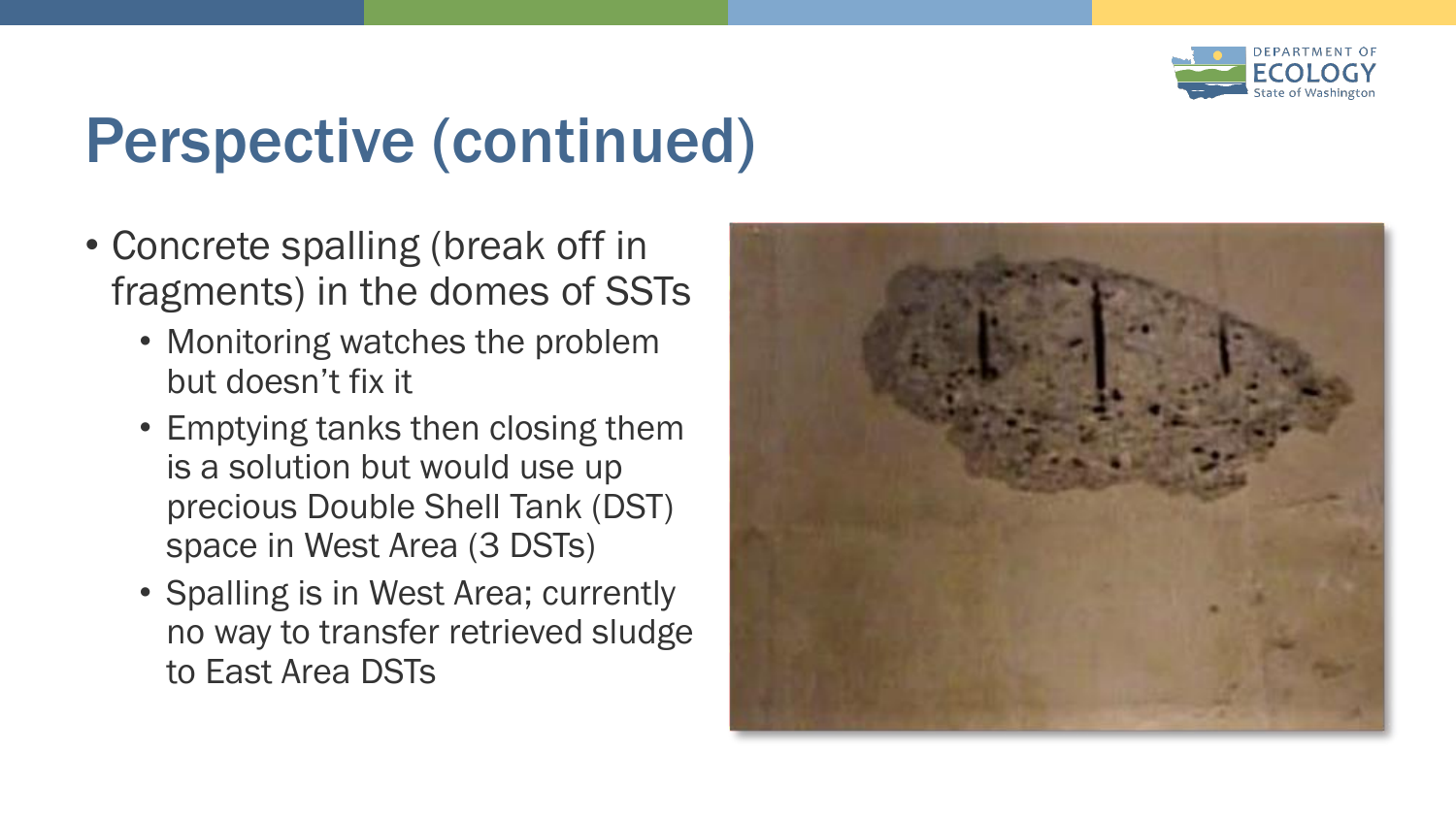

# Perspective (continued)

- Double-shell tanks are aging
- Tank AY-102 leaked from inner tank in 2012
- Ecology ordered it emptied (right)
- Ecology has concerns about AY-101, in particular
- 2019 Ecology issued a milestone for new tank design, permitting
	- DOE initiated TPA dispute

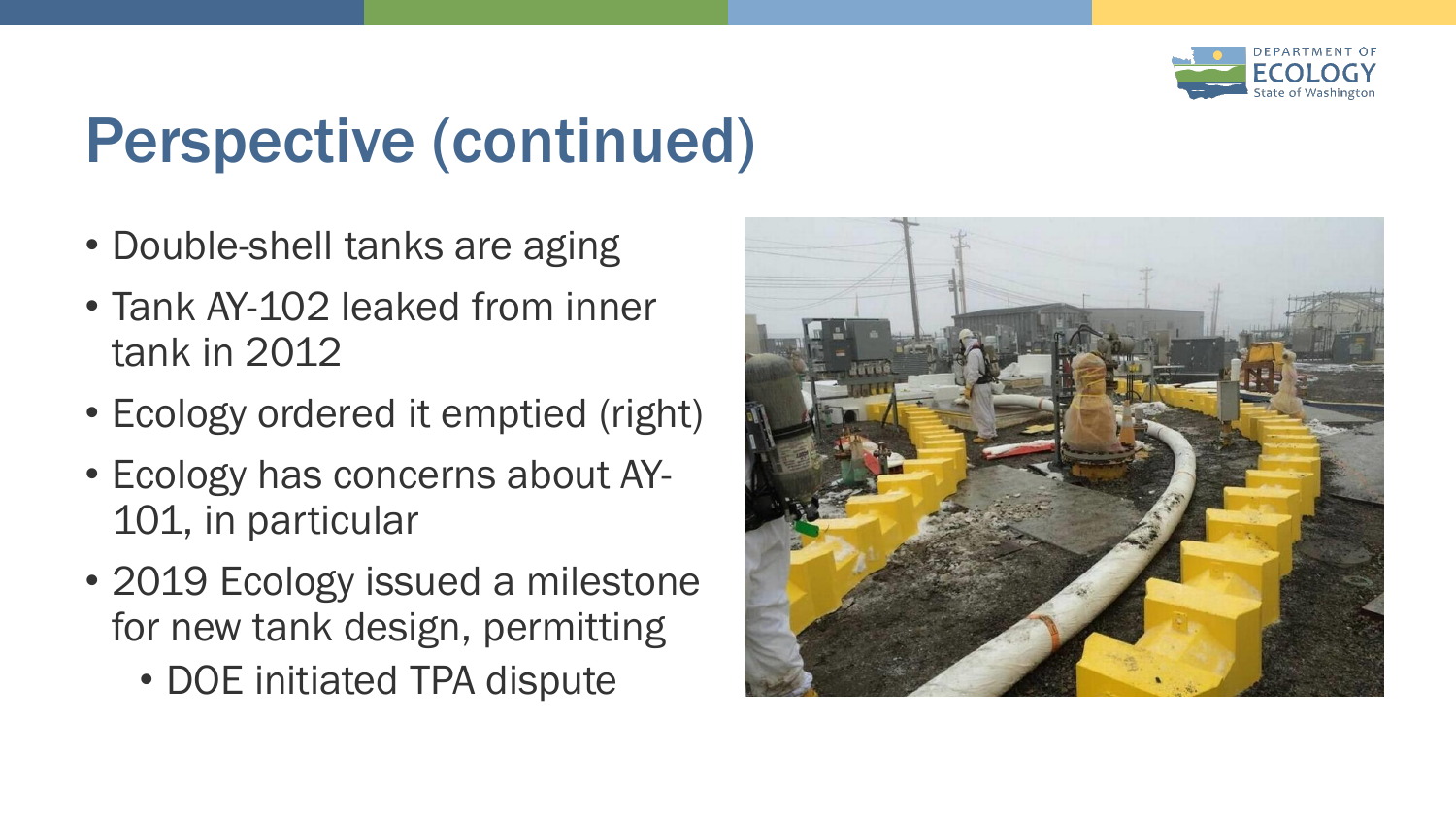

#### Ecology Perspective – Richland Operations

• DOE has a new contractor, Central Plateau Cleanup Company LLC

"The solicitation for this contract used the new End State Contracting Model that EM expects to significantly reduce risk and environmental liability to provide the best overall solution to Hanford Site accelerated completion and closure."

- DOE asked Ecology and EPA to negotiate new TPA milestones for the period  $10/1/2021 - 9/30/2024$  (FFYs 22 - 24) so that CCPCo could have completion tasks for that period
	- Tri-Parties are close to agreement, and expect public information and public participation to occur in the next couple of months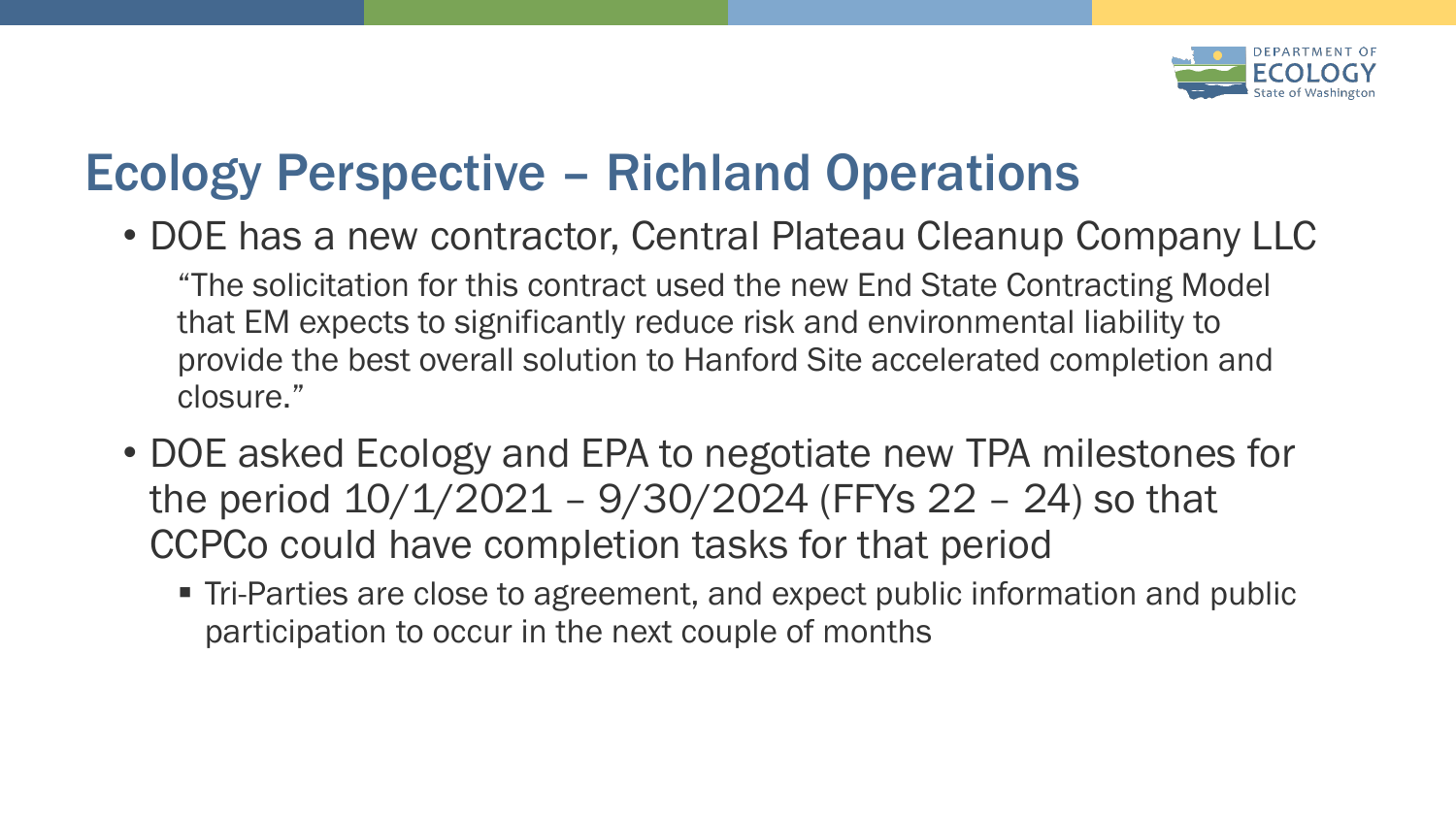

# Perspective (continued)

- While negotiating the FY22-24 new milestones (prior slide),
- Tri-Parties suspended ~14 existing TPA milestones
	- Some of these had been missed due to Congressional appropriations levels in FFY 17-21
	- Some were to be missed due to the Congressional appropriations levels or, DOE's anticipation of funding levels
- Tri-Parties appear close to an adjustment for these 14 milestones
	- I expect public information and public participation to occur in the next couple of months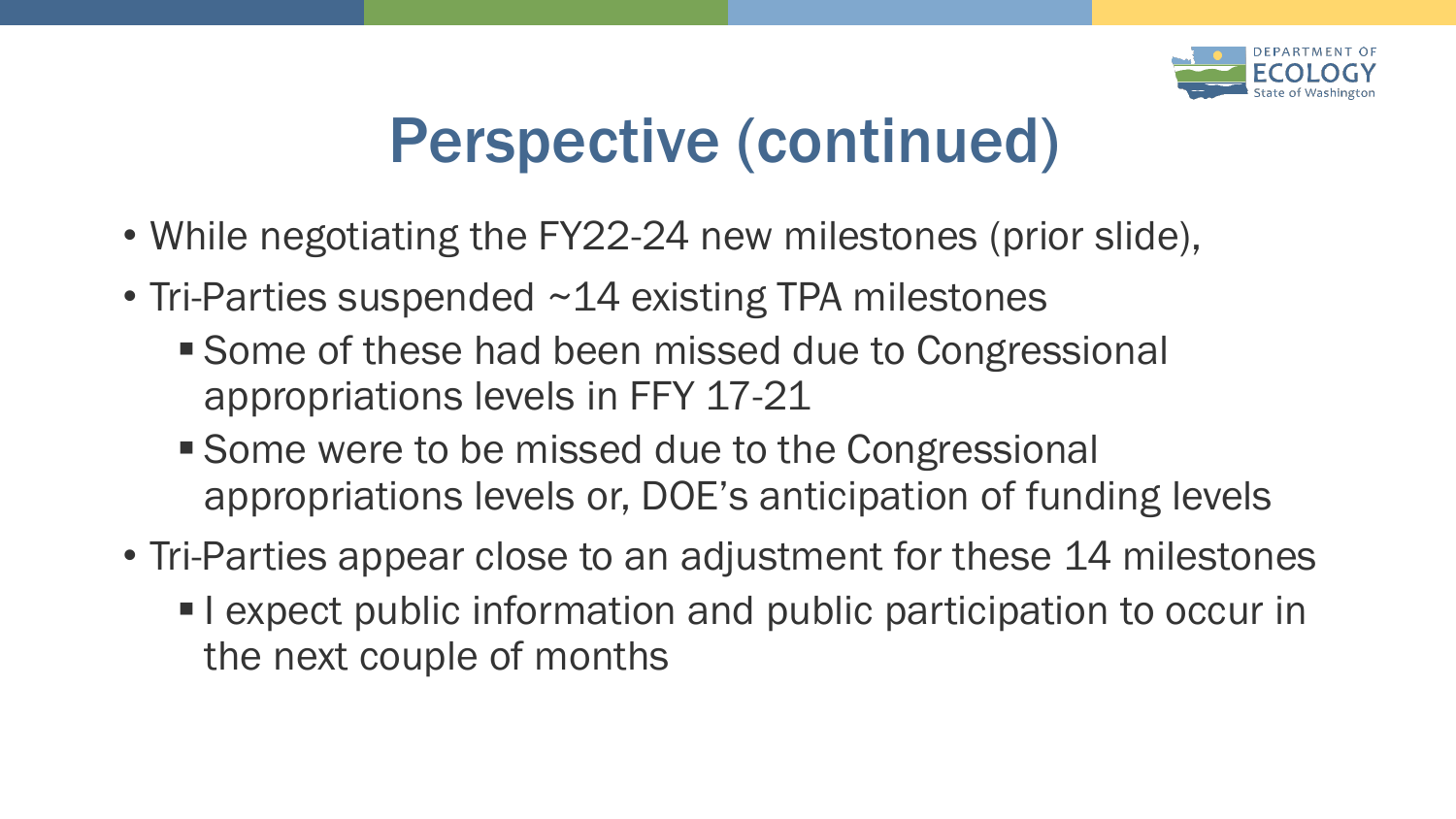

# Tri-Party Agreement (TPA) Five Year Review

- It can be confusing that there are multiple "Five Year" initiatives:
	- The Hanford Site 5-Year Plan <https://www.hanford.gov/page.cfm/5-YearPlan>
	- **The draft Fifth Five Year Review of Hanford CERCLA\* Records** of Decision (RODs)

<https://pdw.hanford.gov/document/AR-16803>

- ̶ 5-minute video explain Five Year ROD reviews [https://www.youtube.com/watch?app=desktop&v=VguoeV](https://www.youtube.com/watch?app=desktop&v=VguoeVT4FjI) T4FjI
- **Tri-Party Agreement Five-Year Review**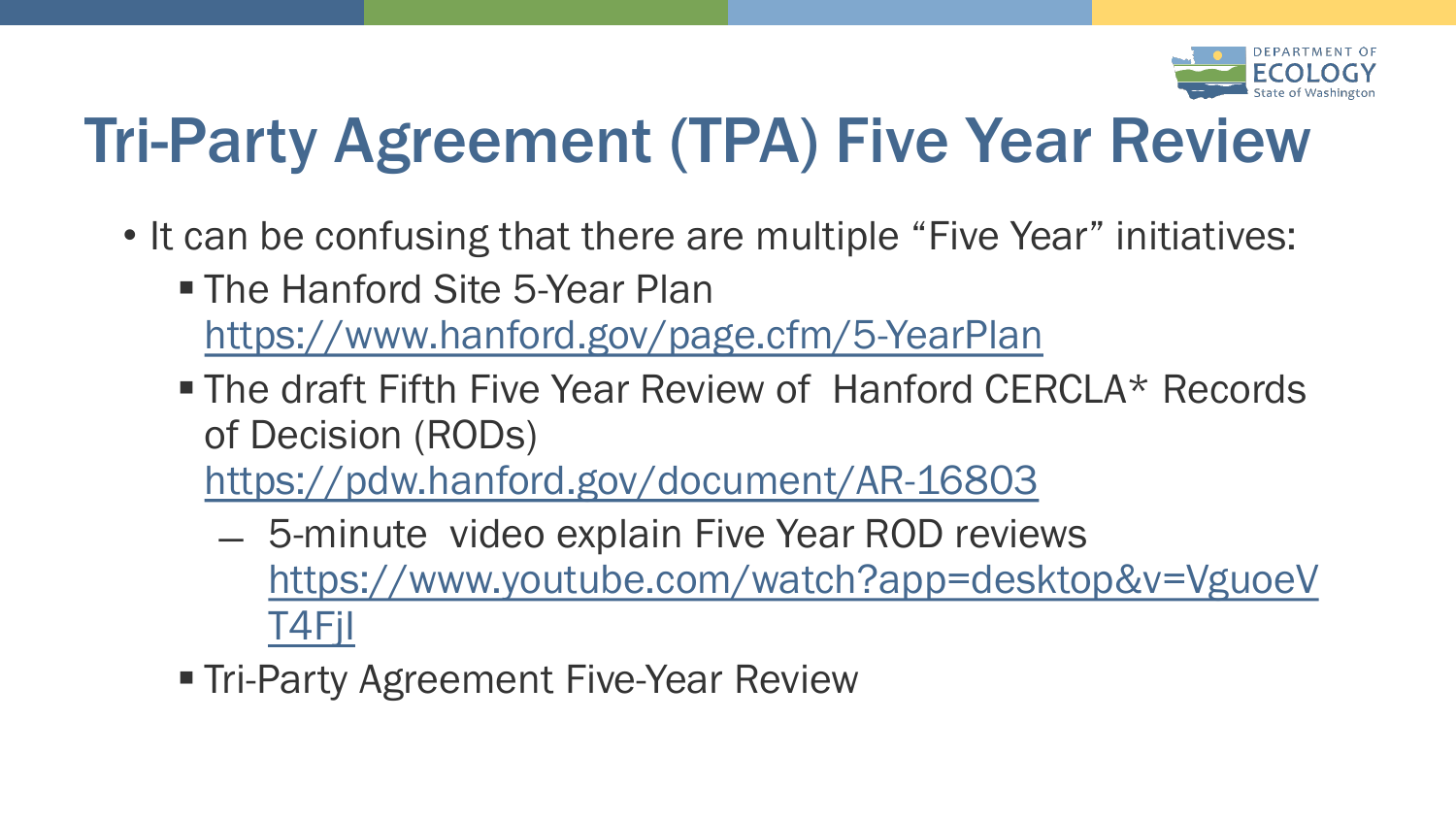

### TPA Five Year Review - what is it?

- Article XLIII, paragraph 132:
	- $\blacksquare$  The purpose of this review will be to determine (1) whether there has been substantial compliance with the terms of the Agreement and, (2) the need to modify the Agreement. This review will be made by a committee composed of representatives from each Party.
- US DOE's contractor keeps a running list of needed modifications, then the Tri-Party committee negotiates the wording of those modifications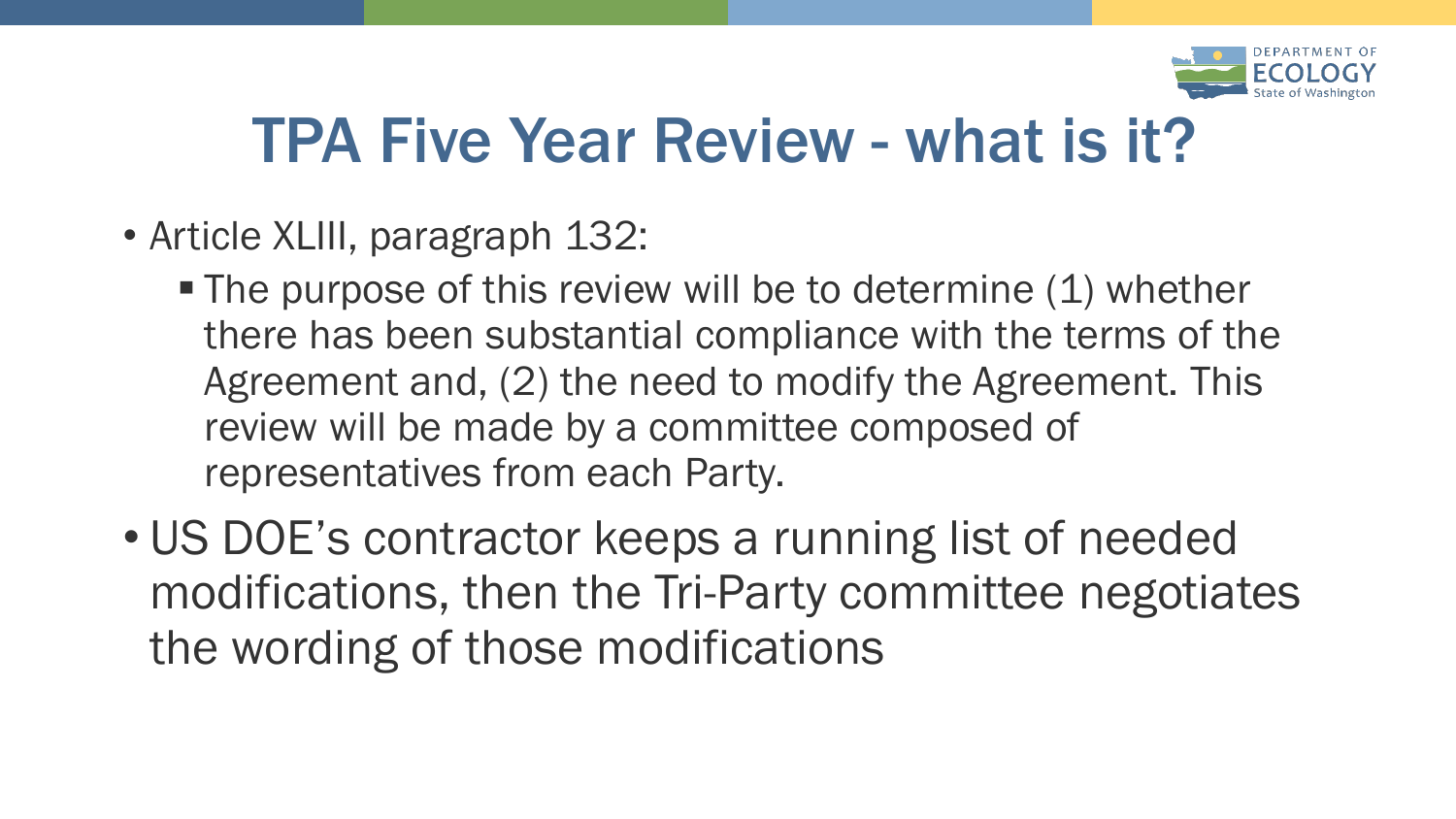### Changes considered for this Five-Year Review of the TPA

- Article XXXIII, Notification.
	- Change to address remote work.
- ARTICLE XLVIII. COST, SCHEDULE, SCOPE, INTEGRATION, PLANNING AND REPORTING (see following slide)
- Action Plan section 9.4, Administrative Record.
	- Allows on-line records/public information in lieu of paper copies
- Action Plan 9.6,7 Other Data Reporting
	- Allows data to be transmitted to regulators electronically (addresses remote work)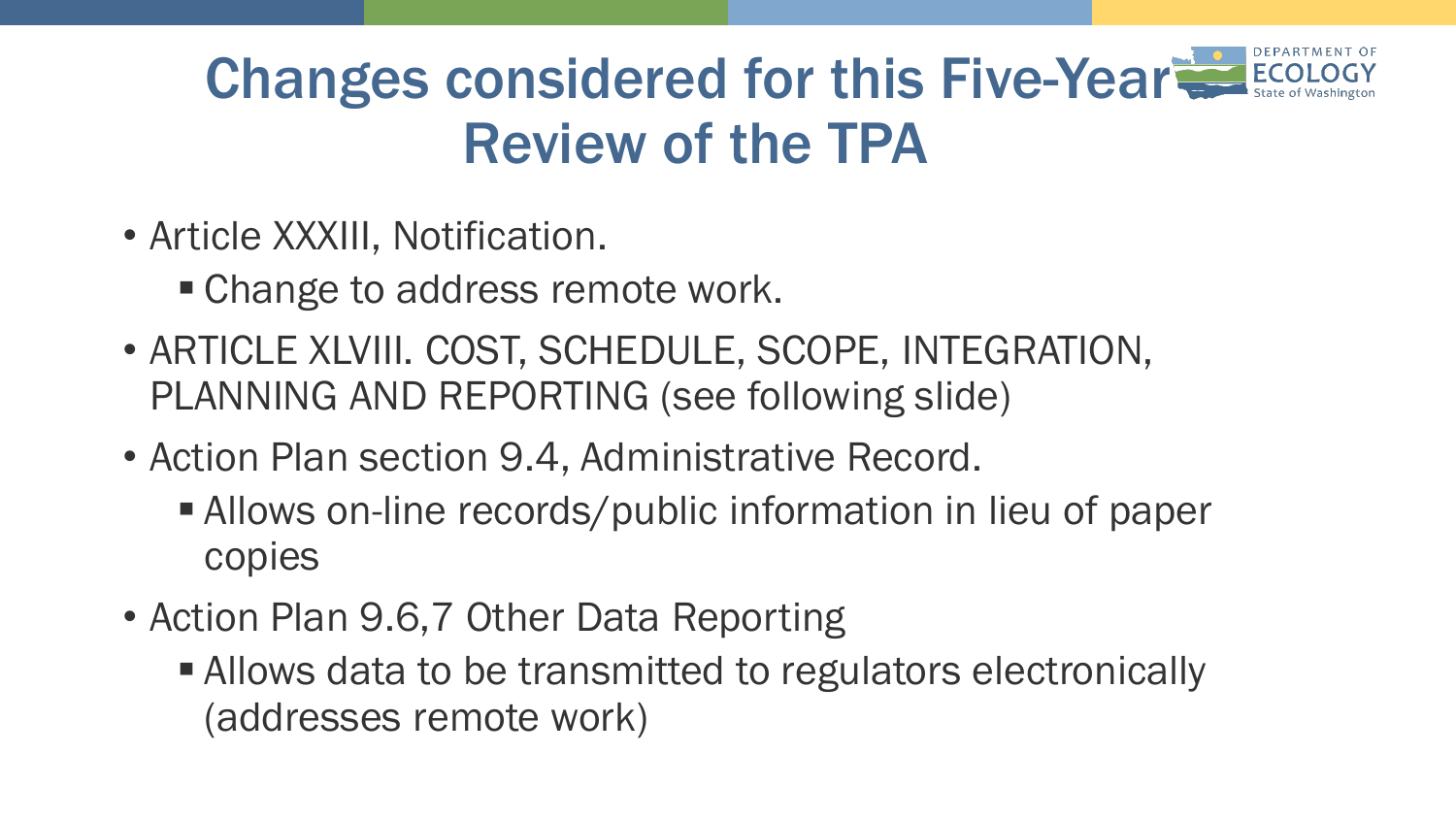### ARTICLE XLVIII. COST, SCHEDULE, SCOPE, ECOLO INTEGRATION, PLANNING AND REPORTING

- Also known as Paragraphs 148/149
- "DOE shall take all necessary steps to integrate Hanford programs and to obtain timely funding in order to fully meet its obligations under this Agreement. This shall be accomplished in the following manner . . . "
- Recognizes that Congressionally-appropriated funds can be less than the amount required to accomplish all TPA-required work in a given year
	- **Describes how the Tri-Parties will interact to deal with shortfalls in appropriated** funds
- Defines how DOE provides budget and planning information to the regulatory agencies
- Tri-Parties agree to involve and inform the public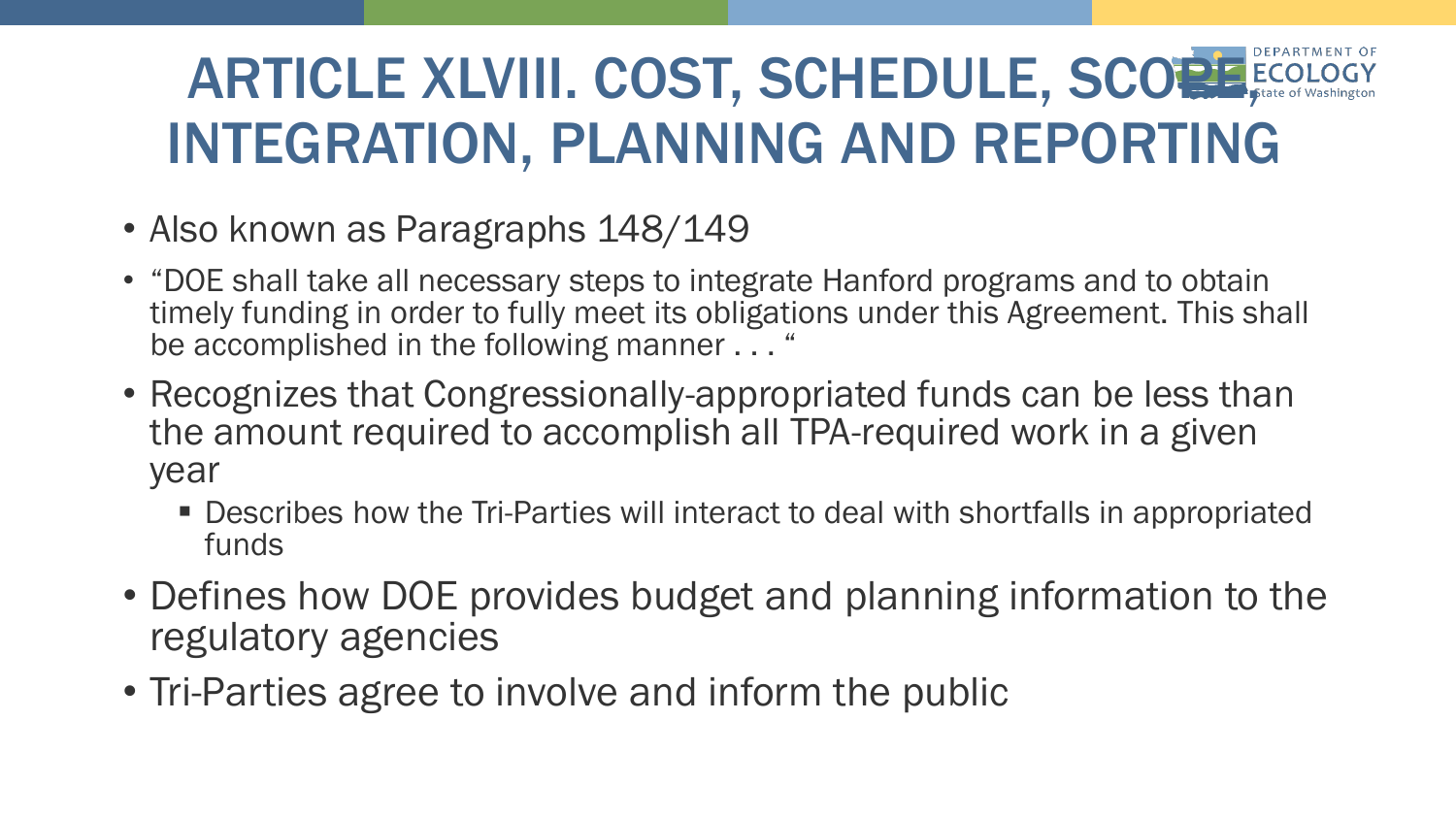

# Why revise Article XLVIII?

- The text is outdated, for example referring to reports that DOE no longer does
- Since 2017 DOE hasn't complied with the Article requirements, asserting that an Office of Management and Budget circular restricts (embargoes) DOE from releasing the budget information to the regulators
- Hanford's presentations in its annual public budget briefings have been substantially reduced in detail
	- the public and the Hanford Advisory Board have complained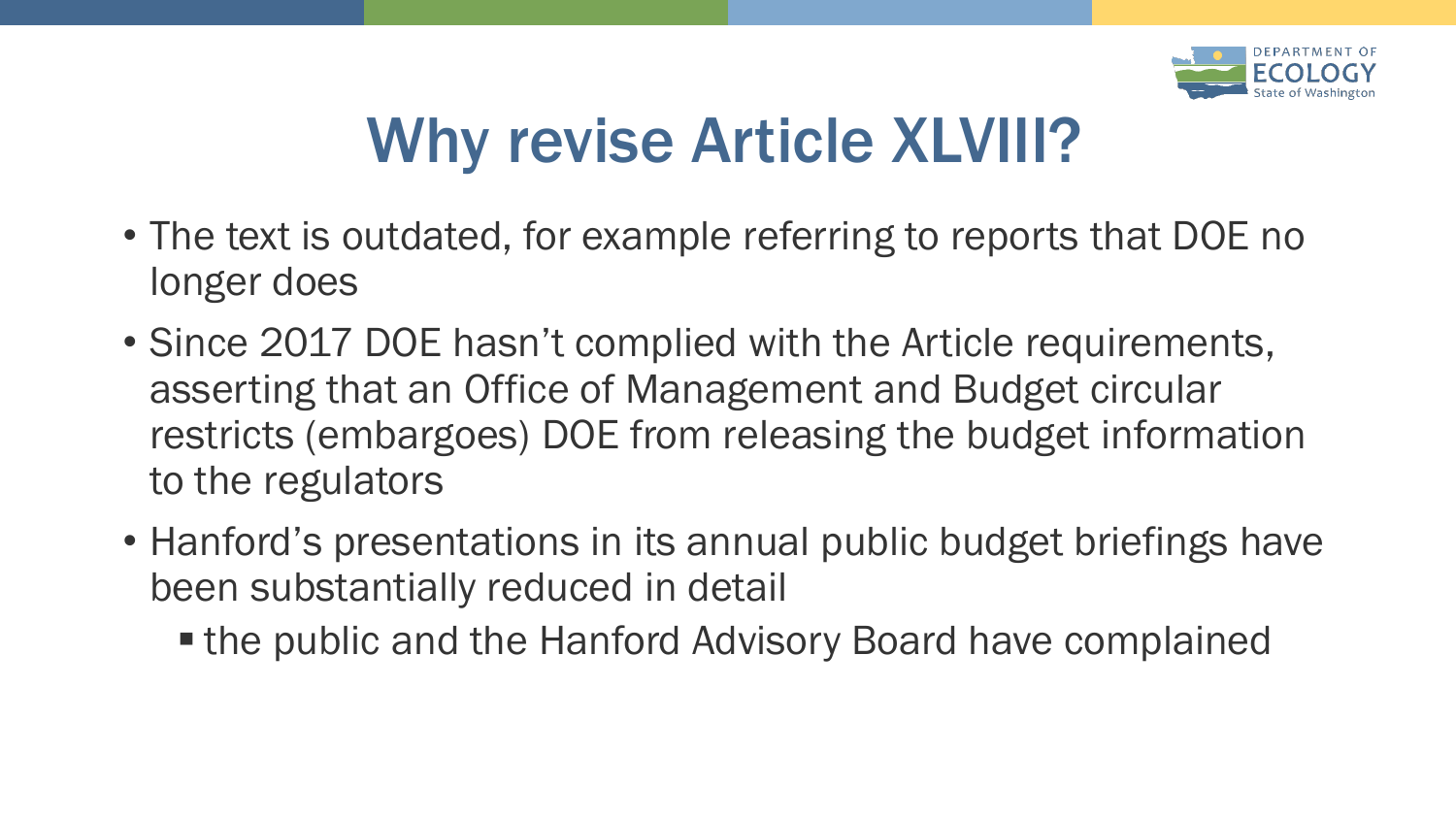

# Hanford Budget

- In 2012 DOE said\* that Hanford was 25 years behind schedule
- At that time I said that Hanford funding needed to be \$4-5 billion per year for 5 consecutive years
- President's budget request for Federal Fiscal Year 2022 was \$2.5 billion

\*Terry Tyborowski, Office of Environmental Management (EM), Assistant Secretary for Program Planning and Budget, Presentation to the EM Site-Specific Advisory Board Chairs Meeting